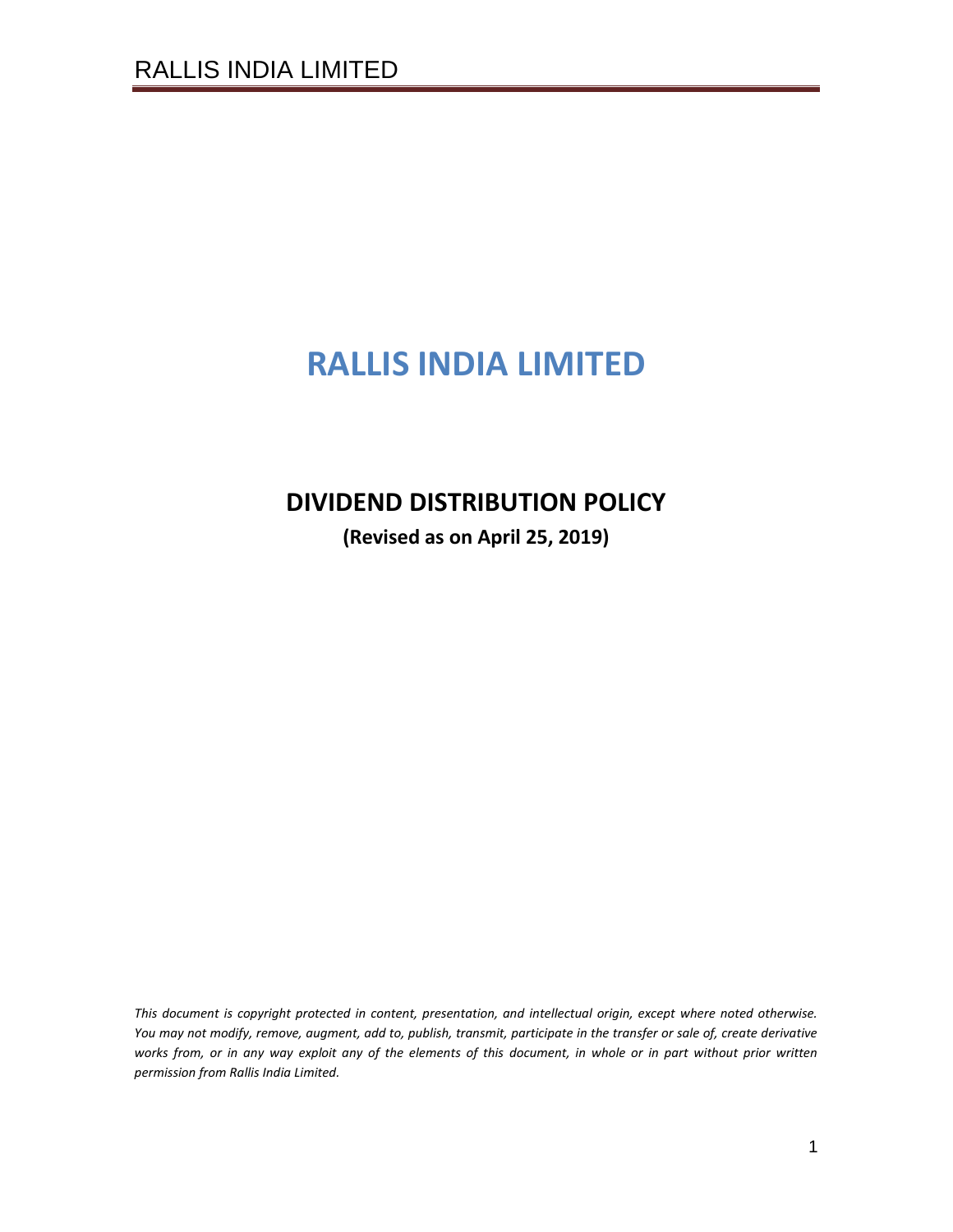# **CONTENTS**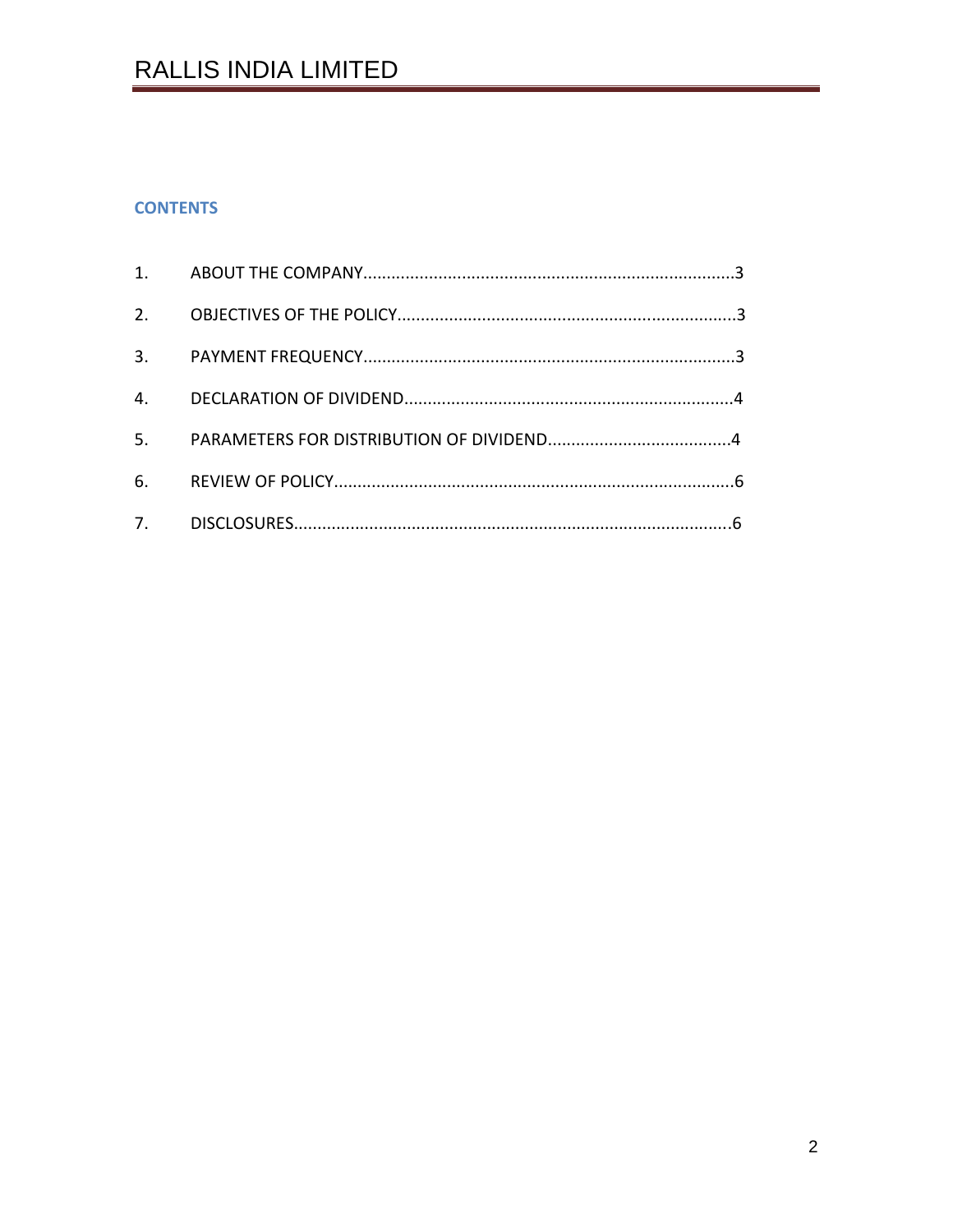# **1. ABOUT THE COMPANY**

Rallis India Limited (hereinafter referred to as "the Company" or "Rallis") is a Company incorporated under the Indian Companies Act, 1913. It has its Registered Office at Mumbai and is a Tata Enterprise, engaged in the business of providing crop care solutions and agri services to the farming community. It is a subsidiary of Tata Chemicals Limited and is listed on BSE Ltd. and The National Stock Exchange of India Ltd.

# **2. OBJECTIVES OF THE POLICY**

- 2.1 Securities and Exchange Board of India (hereinafter referred to as "SEBI") has, by its Notification dated July 8, 2016, inserted Regulation 43A in the SEBI (Listing Obligations and Disclosure Requirements) Regulations, 2015 (hereinafter referred to as "the Listing Regulations").
- 2.2 Regulation 43A of the Listing Regulations requires the Company to formulate a Dividend Distribution Policy which shall be disclosed in the Annual Report and on the website of the Company.
- 2.3 In view of the above, the Company has framed this Dividend Distribution Policy (hereinafter referred to as "the Policy") to determine the parameters on the basis of which the Company may or may not declare dividend.
- 2.4 The Policy seeks to balance the objectives of rewarding the shareholders through dividends and retaining capital to invest in the growth of the Company, while ensuring fairness, sustainability and consistency in distributing profits to the shareholders.

### **3. PAYMENT FREQUENCY**

The dividend shall, subject to the parameters hereinafter described, be payable annually and shall be declared at the Annual General Meeting of the Company, based on the recommendation of the Board of Directors of the Company (hereinafter referred to as "the Board"). The Board may declare interim dividend during any financial year out of the surplus in the profit and loss account and out of profits of the financial year in which the interim dividend is sought to be declared. The Board may recommend special dividend in years of exceptional gains or on occasions of significance.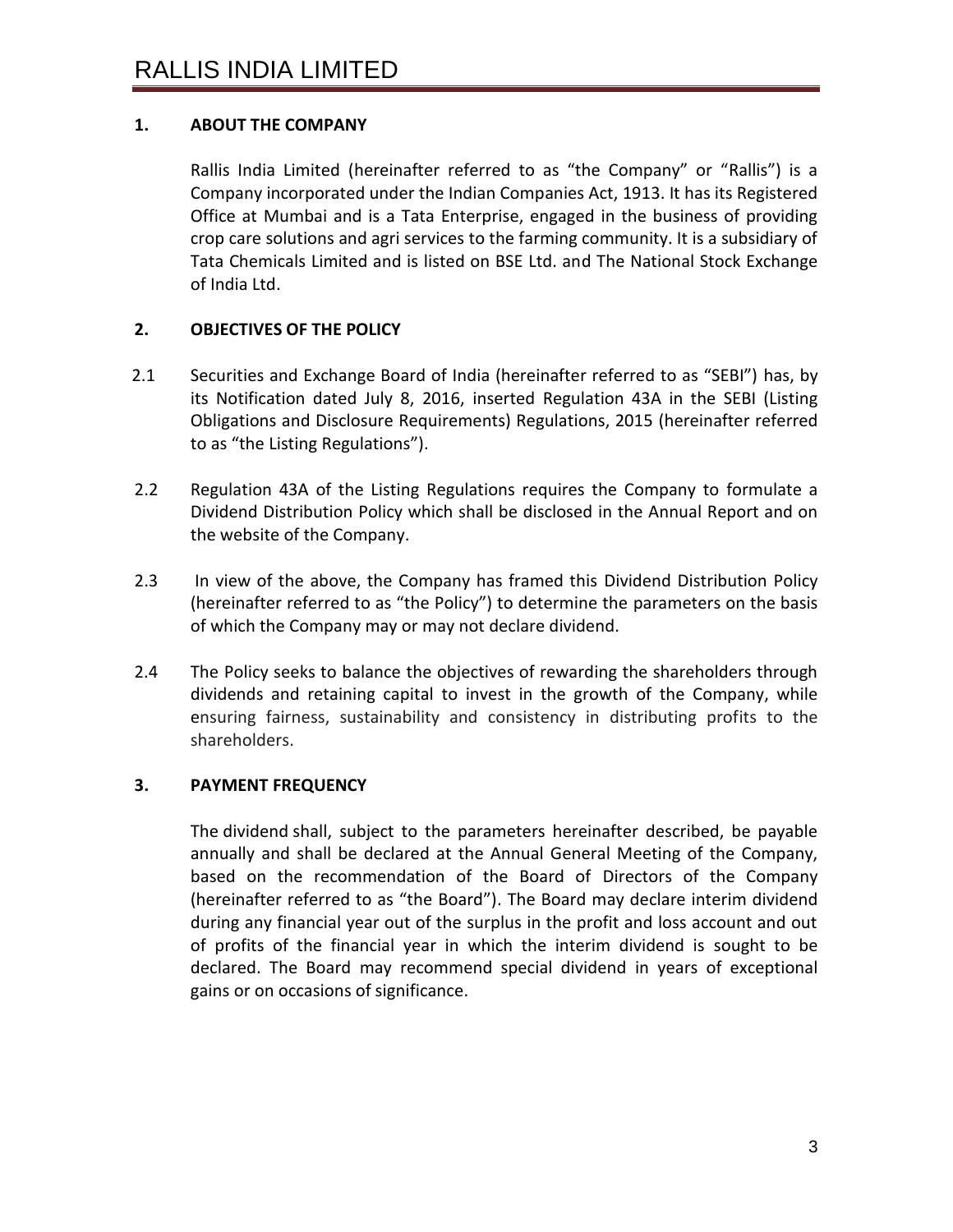### **4. DECLARATION OF DIVIDEND**

It is the intention of the Board of Directors, subject to applicable laws, to pay dividend on the Company's outstanding Equity shares. The Company does not have any class of Shares other than Equity Shares.

#### **5. PARAMETERS FOR DISTRIBUTION OF DIVIDEND**

- 5.1 Your Company has a track record of steady dividend declaration and payment over its history. The Board considers the yearly dividend based on the Net Profit After Tax (PAT) available for distribution. In addition, the Board reviews the capital expenditure needs, cash requirements for investments in capability enhancements and future non organic growth initiatives.
- 5.2 As in the past, subject to the provisions of the applicable law, the Company's dividend pay-out will be determined based on available financial resources, investment requirements and taking into account optimal shareholder return. Based on the above, the Company will endeavour to maintain the steady level of dividend per share over the medium term.

#### 5.3 **Circumstances under which the shareholders of the Company may or may not expect dividend:**

The Shareholders may ordinarily expect dividend if the Company has made profits during the current year. Recommending dividend out of profits of previous financial years or out of retained earnings shall be at the discretion of the Board, subject to the compliance with the Companies (Declaration and Payment of Dividend) Rules, 2014, as amended from time to time. The Board may not recommend a dividend if:

- o Proposed expansion plans require higher allocation of capital; or
- $\circ$  Significantly higher working capital requirements adversely impact free cash flow; or
- $\circ$  The Company undertakes any acquisitions or investments including in joint ventures, new product launches, etc., requiring significant capital outflow; or
- o In case of proposal for buyback of shares; or
- o In the event of inadequacy of profits.

If the Board proposes not to distribute profit, the grounds thereof and information on utilization of undistributed profit, if any, shall be disclosed to the shareholders in the Annual Report of the Company.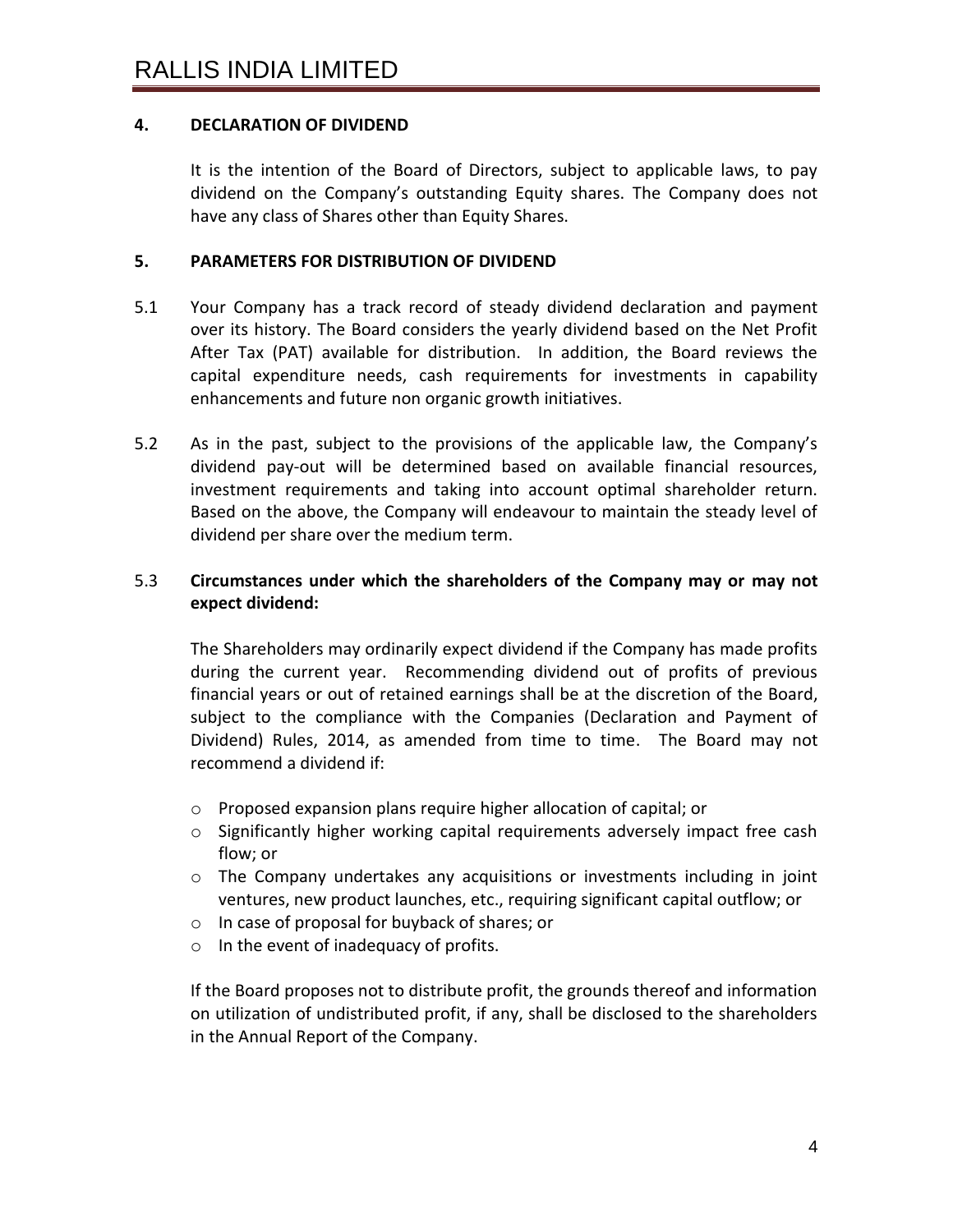### 5.4 **Financial Parameters for declaring dividend:**

The Board shall consider the following financial parameters while declaring dividend:

- o the Company's Financial results of operations and earnings;
- o working capital requirements for the operations and growth of the Company and its subsidiaries;
- o quantum of profits and liquidity position;
- $\circ$  future fund requirements, including for brand building, business acquisitions, business expansion, modernization of existing business;
- o level of debt;
- o providing for unforeseen events and contingencies;
- o any other financial factor as the Board may deem fit.

#### 5.5 **Internal and External Factors for declaring dividend:**

The Board may consider the following internal and external factors while declaring dividend:

#### **Internal Factors:**

- o the level of dividends paid historically;
- o contractual restrictions and financing agreement covenants;
- o likelihood of crystallization of contingent liabilities, if any.

#### **External Factors:**

- o general business conditions, risk and uncertainties;
- o industry outlook and business cycles for underlying businesses;
- o prevailing economic, competitive and regulatory environment;
- o tax law and the Company's taxpayer status;
- o capital market.

This is not intended to be an all-inclusive list, but rather a representative list of factors which may be considered while declaring dividend.

#### 5.6 **Manner in which the retained earnings shall be utilised:**

Retained earnings are the sum of the Company's profits after dividend payments, since the Company's inception. The retained earnings of the Company will be utilised in one or more of the following manner:

o for expansion and growth of business;